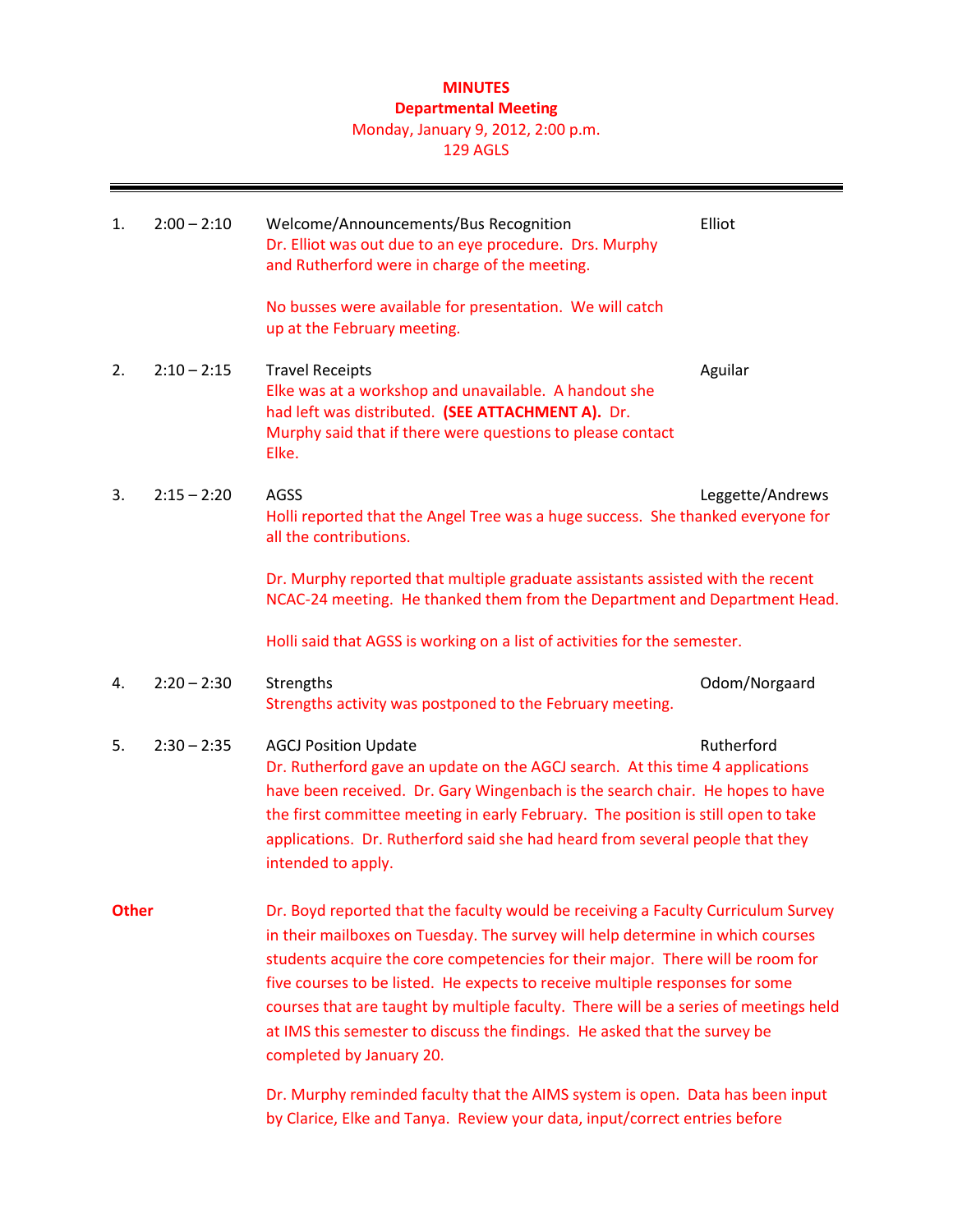February 24<sup>th</sup>. The review cycle is calendar year 2011. You should schedule your meeting with Dr. Elliot with Debbie as soon as possible.